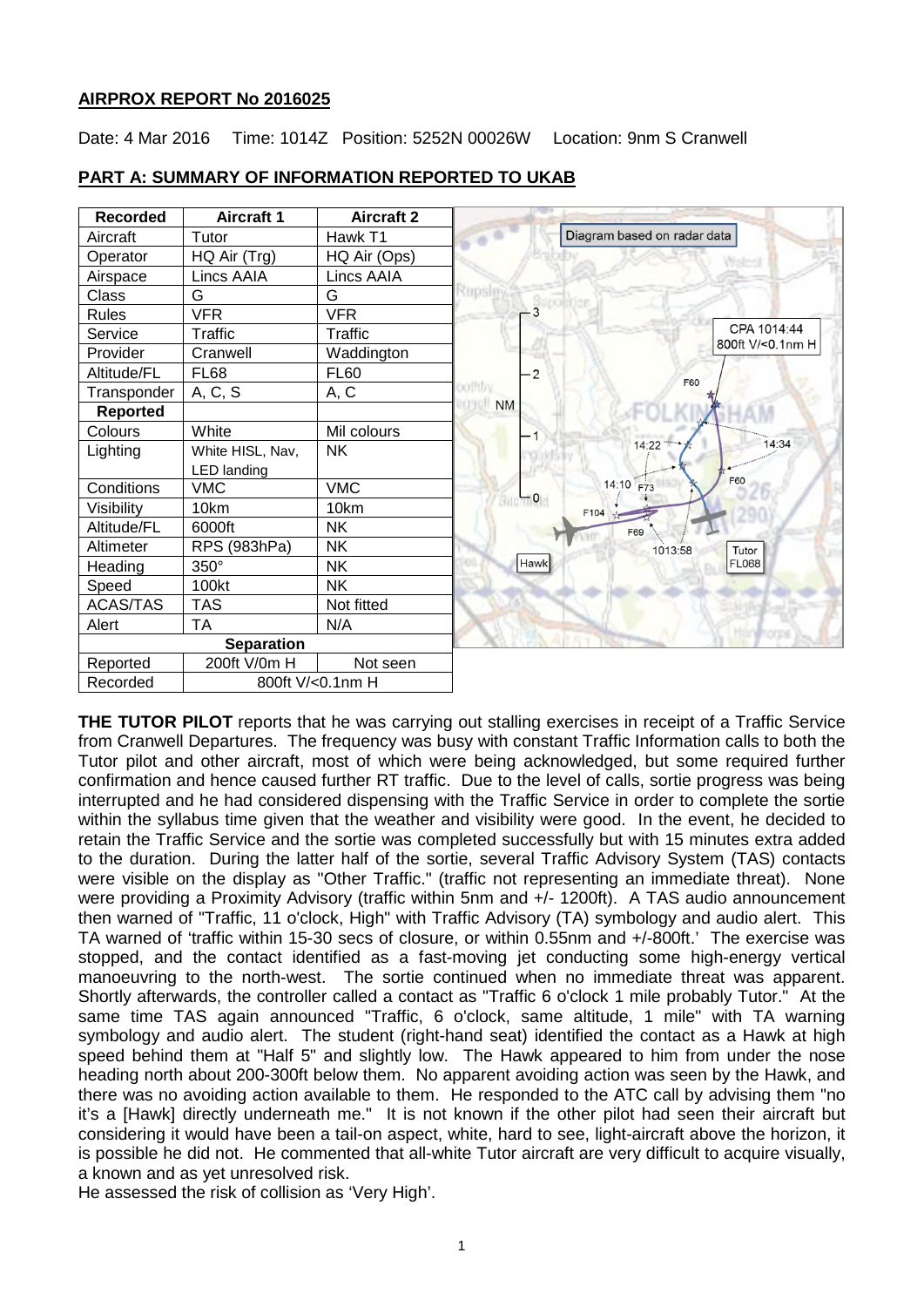**THE HAWK PILOT** did not complete an Airprox report because the Airprox was initially believed to have occurred with a different Hawk and by the time he had been informed that it was him, he could not recall many details. The Airprox Hawk pilot did not recall seeing a Tutor.

**THE CRANWELL DEPS CONTROLLER** reports that he was controlling 3 or 4 aircraft in 'BLU' [1](#page-1-0) conditions. After handing one aircraft over, he called traffic to the Tutor. He stated that the traffic was 'south, 1 mile, similar height, believed to be a Wittering Tutor' because the squawk he could see started with 37. The Tutor pilot responded with, 'it was a ['Hawk'], passed about 300ft below us'. He then saw the Waddington squawk the Hawk was wearing. It appeared to have dropped off or had been overlapped by the Wittering squawk. About 3 minutes later, the Tutor pilot stated that he would be submitting an Airprox report.

**THE CRANWELL SUPERVISOR** reports that he did not witness this event as he was not in the Approach room at the time. The event details were brought to his attention immediately upon his return to the Approach room.

## **Factual Background**

The weather at Cranwell was recorded as follows:

METAR EGYD 040950Z 25018KT 9999 FEW016 04/MS00 Q987 BLU NOSIG=

### **Analysis and Investigation**

#### **Military ATM**

 $\overline{\phantom{a}}$ 

An Airprox occurred on 4th March 2016 at 1014, 9nm south-east of RAF Cranwell. The incident took place between Hawk(A), under a Traffic Service with RAF Waddington, and a Tutor, under a Traffic Service with RAF Cranwell.

The occurrence report was initially filed by Hawk(B) but the transcripts showed that the incident happened at around 1014:41, when Hawk(B) was not in the vicinity of the Tutor. Given the Airprox report from the Tutor, it is believed that Hawk(A) was the other aircraft involved.

Portions of the tape transcript between Cranwell Departures, Waddington Approach, Hawk(A) and the Tutor pilots are below: Another Hawk(C) was included in the transmissions initially.

| <b>From</b>     | To                   | <b>Speech Transcription</b>                                                                                                                                                                         | Time    |
|-----------------|----------------------|-----------------------------------------------------------------------------------------------------------------------------------------------------------------------------------------------------|---------|
| WAD APP         | Hawk(A)<br>and $(C)$ | [Hawk(A)/(C) (C/S's] be advised you are manoeuvring in an area<br>of high activity believed to be Tutor aircraft.                                                                                   | 1013.00 |
| WAD APP         | Hawk(A)              | [Hawk(A) C/S] traffic north east one mile manoeuvring three<br>thousand feet below possibly a Tutor.                                                                                                | 1014.14 |
| Hawk(A)         | WAD APP              | Is that for [Hawk(A) C/S]?                                                                                                                                                                          | 1014.23 |
| WAD APP         | Hawk(A)              | [Hawk(A) C/S] affirm.                                                                                                                                                                               | 1014.23 |
| Hawk(A)         | WAD APP              | [Hawk(A) $C/S$ ].                                                                                                                                                                                   | 1014.23 |
| <b>CWL Deps</b> | Tutor                | [Tutor C/S] traffic south er half a mile manoeuvring believed to be<br>a Wittering tutor, seven hundred feet below.                                                                                 | 1014:35 |
| Tutor           | <b>CWL Deps</b>      | No it's a [Hawk], just come underneath me by about three hundred<br>feet.                                                                                                                           | 1014:41 |
| WAD APP         | Hawk(A)              | [Hawk(A) C/S] traffic overhead of you one thousand feet above the<br>previously called Tutor. Further traffic north east three miles<br>tracking west similar altitude also believed to be a Tutor. | 1014.46 |
| Hawk(A)         | WAD APP              | Looking [Hawk(A) C/S] and [Hawk(A) C/S] will be moving further<br>to the north.                                                                                                                     | 1014.57 |

<span id="page-1-0"></span><sup>1</sup> Lowest Cloud Base of at least 3/8 coverage equal to or more than 2500ft; surface visibility equal to or more than 8km.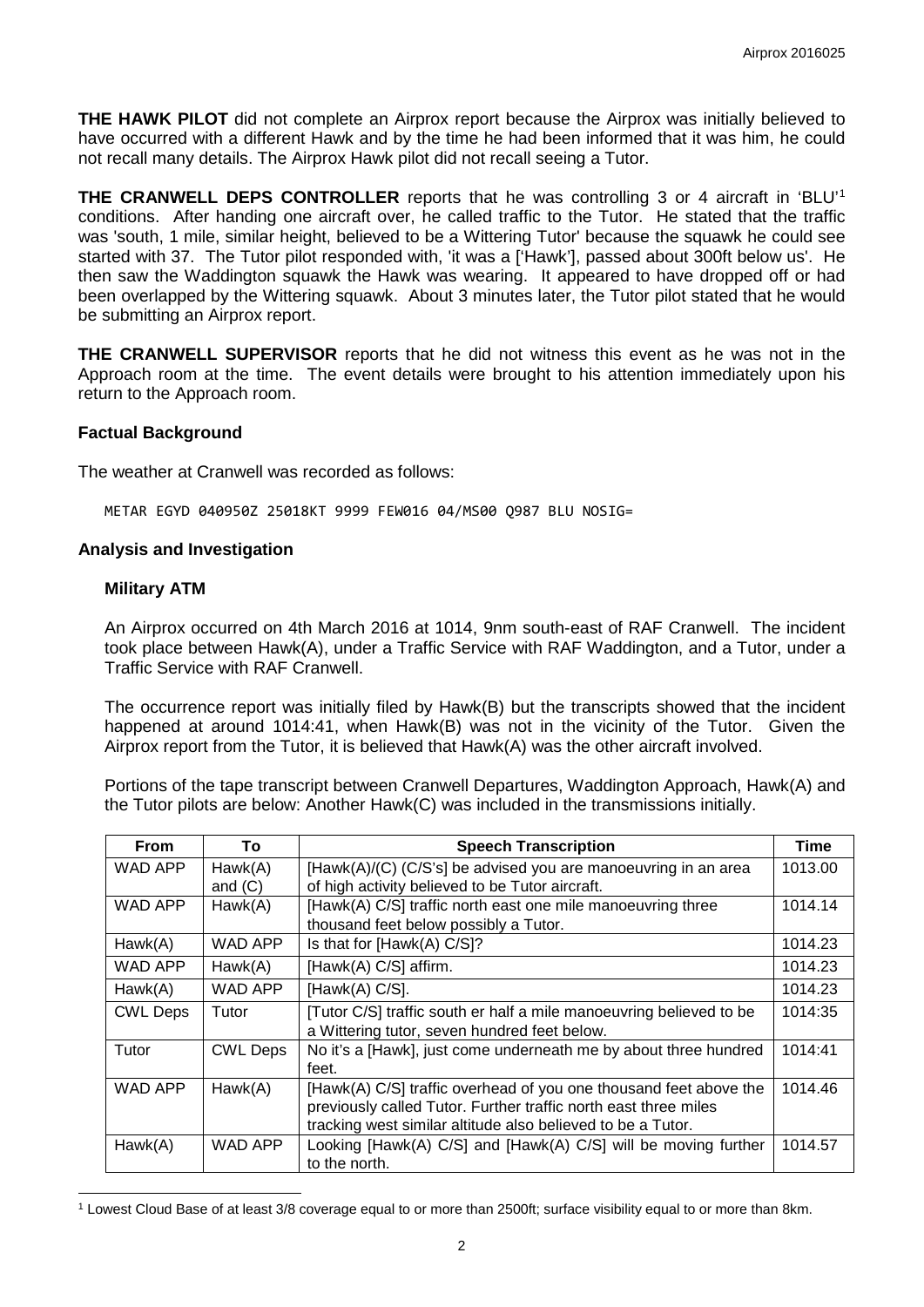At 1013:55 (Figure 1), the respective tracks were in close proximity manoeuvring in the busy Lincolnshire airspace.



Figure 1: Geometry at 1013:55 (Tutor squawking 2615; Hawk(A) squawking 3615).

Waddington Approach first called Traffic Information to Hawk(A) at 1014:14 (Figure 2) as northeast, 1nm, 3000ft below.



Figure 2: Traffic Information at 1014:14.

The Hawk(A) pilot confirmed that the Traffic Information was for his aircraft at 1014:23 (Figure 3).



Figure 3: Geometry at 1014:23 as Hawk(A) pilot confirms receipt of Traffic Information.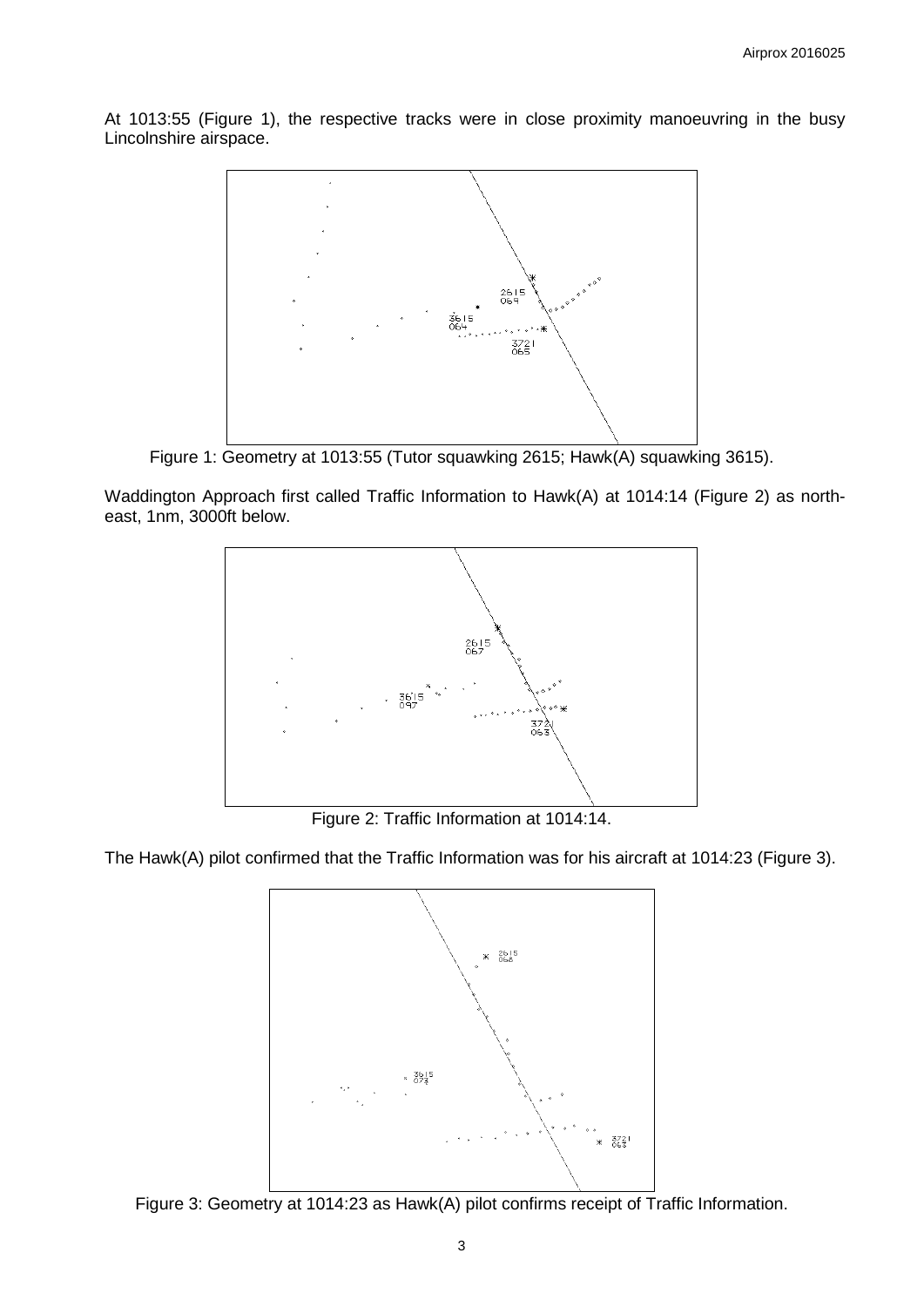At 1014:35 (Figure 4), Cranwell Departures provided the first piece of Traffic Information to the Tutor as south, 0.5nm, 700 feet below, believed to be a Wittering Tutor (3721 squawk).



Figure 4: Traffic Information from Cranwell at 1014:35. Figure 5: CPA at 1014:43.

The CPA at 1014:43 (Figure 5) with 800ft vertical and 0.1nm horizontal separation, coincided with the Tutor confirming that a Hawk was passing underneath by 300 feet.

At 1014:46 (Figure 6), Waddington called further Traffic Information to the Hawk(A) pilot at 1000 feet above.



Figure 6: Traffic Information to the Hawk (A) pilot at 1014:46.

The accurate Traffic Information from Cranwell ATC to the Tutor was at 1nm and ideally would have been earlier as the crews had been in close proximity one minute prior to the CPA. However, there seemed to be an intensity of traffic in the area and an overlap of SSR codes. The Cranwell controller had 3 to 4 aircraft on frequency and had initially thought that the conflicting traffic was a Tutor from Wittering. The Hawk(A) squawk had momentarily disappeared from the radar screen as the pilot was conducting high energy manoeuvres. It appears that the Hawk(A) squawk overlapped with the non-Airprox Wittering Tutor squawk, leading the controller to believe that the conflicting track was another Tutor.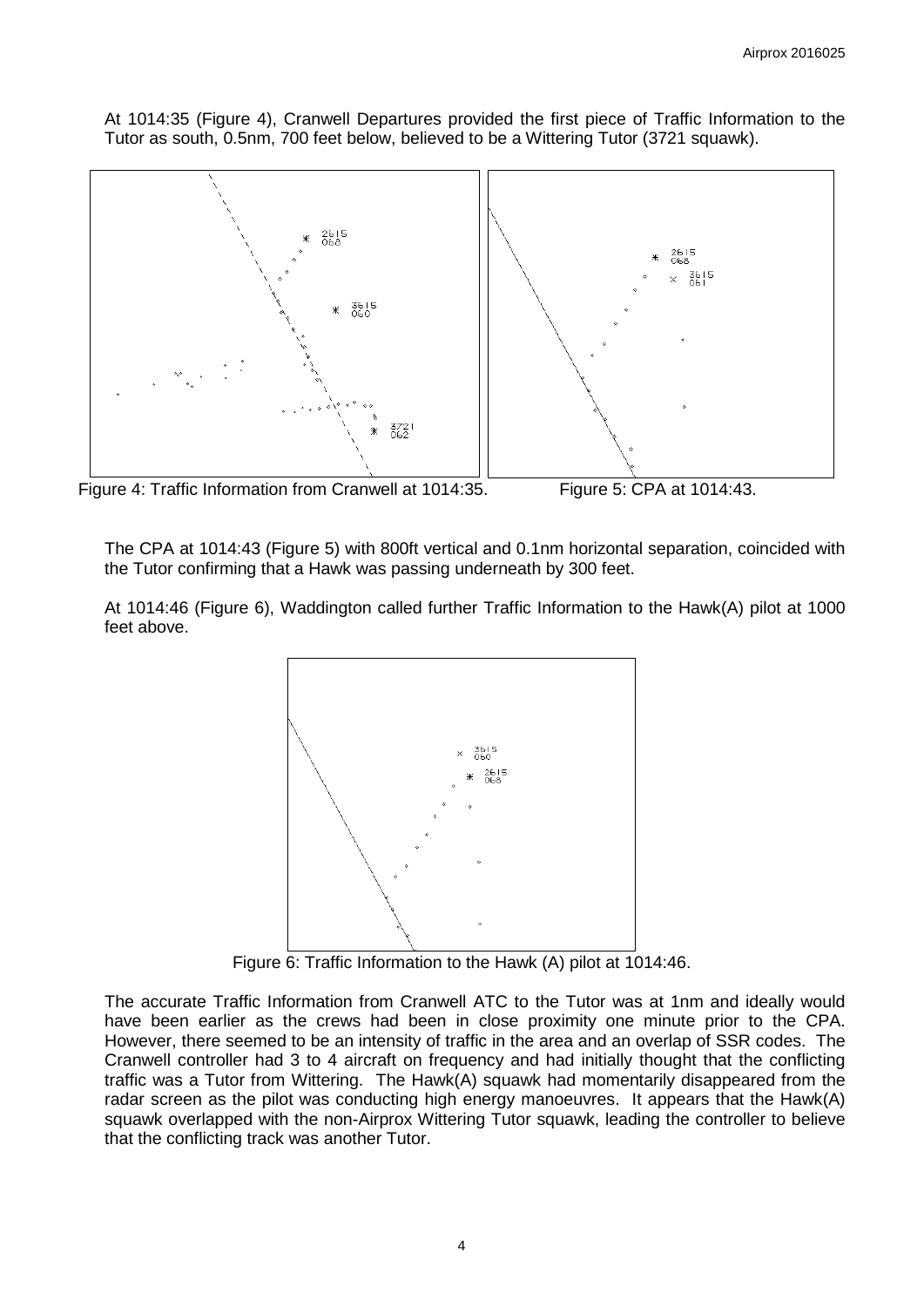Waddington ATC did not provide an occurrence report because the initial investigation centred on a different aircraft believed to be under the control of RAF(U)Swanwick. The Waddington Approach controller had warned the Hawk(A) pilot of high Tutor activity and Traffic Information was passed at 1014:14 (30 seconds prior to CPA) on a possible Tutor, north-east 1nm, 3000ft below. Once again, the information was accurate but an earlier warning of traffic may have assisted the crews in achieving greater separation.

The Tutor pilot had been conducting a stall exercise and had commented upon the high level of Traffic Information that had interrupted the training. The captain had to extend the sortie to complete the training exercise and had received several TAS contacts. TAS had alerted with a Traffic Advisory (TA) and an audio alert; the exercise was ceased and the contact identified as Hawk(A). Shortly after, ATC warned of the traffic at 1nm, describing it as a Tutor; TAS once again provided a TA with an audio alert and Hawk(A) was sighted by the student pilot.

Timelier Traffic Information from both radar units would have helped crews with situational awareness and maintaining separation; however, the airspace was congested, and information is subject to controller workload. Waddington had passed information to the Hawk(A) pilot at 1014:14 to the north-east and 300ft below. It is not known how well the Hawk(A) pilot assimilated the information because the pilot asked for confirmation that the call was meant for him and then took up a north-east track descending through the level of the Tutor.

## **UKAB Secretariat**

The Tutor and Hawk(A) pilots shared an equal responsibility for collision avoidance and not to operate in such proximity to other aircraft as to create a collision hazard<sup>[2](#page-4-0)</sup>. If the incident geometry is considered as overtaking then the Tutor pilot had right of way and the Hawk(A) pilot was required to keep out of the way of the other aircraft by altering course to the right<sup>[3](#page-4-1)</sup>.

## **Comments**

### **HQ Air Command**

The Hawk unit has been unable to positively identify exactly which of their aircraft was involved in this Airprox; however, all pilot's that were airborne at the time and in the vicinity of the Tutor have been interviewed and none of them reports being visual with the Tutor.

This incident occurred in a known area of high traffic density, and this is borne out by the level of R/T associated with the Traffic Service (TS) that the Tutor pilot was receiving. It was noted that he considered dispensing with the TS (and hence removing a potential barrier to MAC) due to the number of interruptions impinging on his ability to instruct. Ultimately, it was the provision of TI (albeit misidentifying the aircraft type) coincident with the acquisition of the Hawk on the Tutor's TAS that led to the pilot's visual identification of the conflicting Hawk, albeit shortly after CPA.

As far as can be ascertained, the Hawk(s) were in receipt of a TS and were informed of the high density of traffic in their area. The decision to conduct high energy manoeuvres in such busy airspace is questionable, though the factors leading to that choice of area are not readily apparent from the reports (such as suitable weather, other areas of high density, fuel reserves etc).

### **Summary**

l

An Airprox was reported when a Tutor and a Hawk flew into proximity at 1015 on Friday 4<sup>th</sup> March 2016. Both pilots were operating under VFR in VMC and in receipt of a Traffic Service, the Tutor from Cranwell, the Hawk(A) from Waddington. The minimum separation was recorded as 800ft vertical and 0.1nm horizontal as the Hawk(A) pilot overtook the Tutor.

<span id="page-4-0"></span><sup>2</sup> SERA.3205 Proximity.

<span id="page-4-1"></span><sup>3</sup> SERA.3210 Right-of-way (c)(3) Overtaking.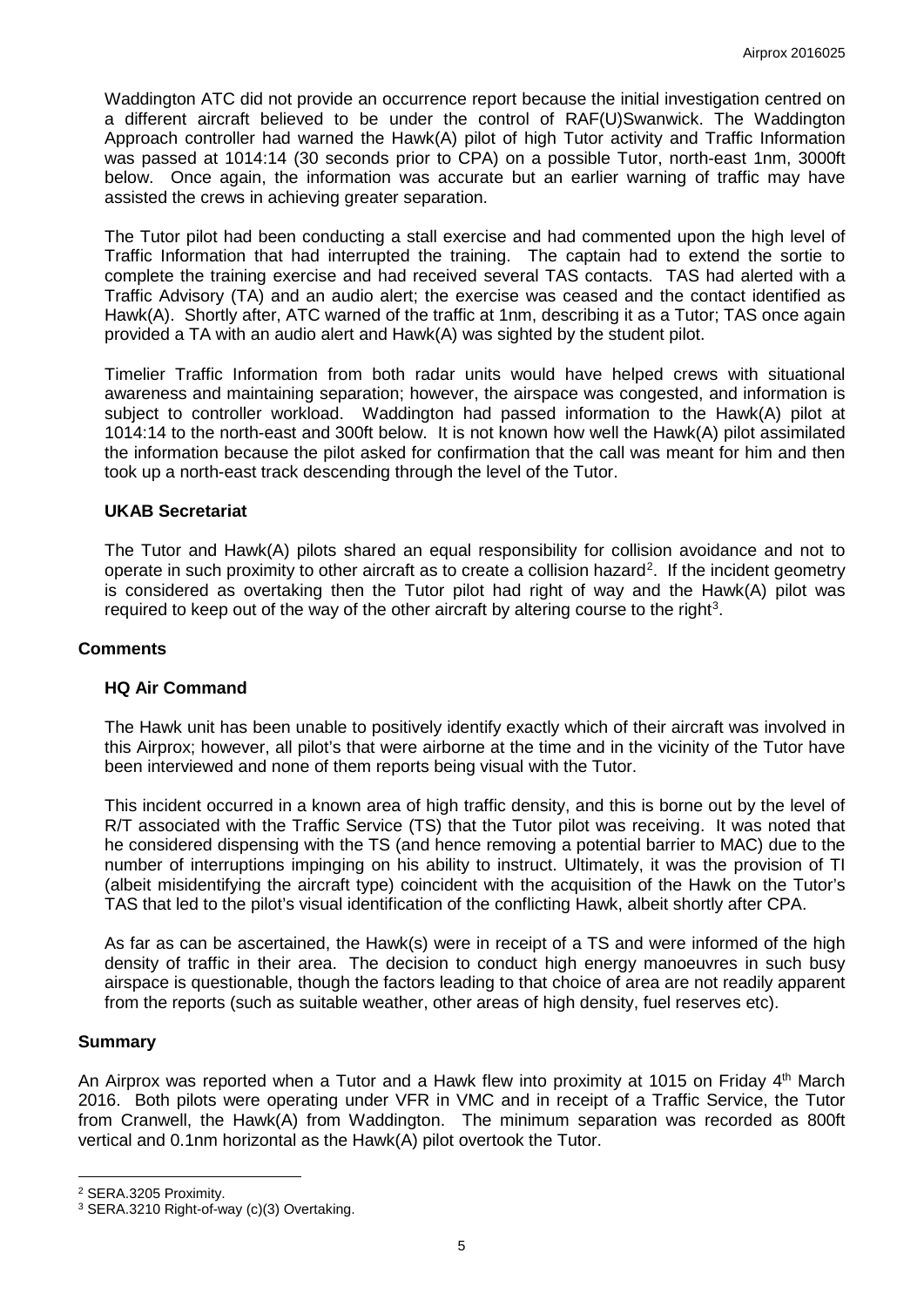# **PART B: SUMMARY OF THE BOARD'S DISCUSSIONS**

Information available included reports from the Tutor pilot and the Cranwell controller, area radar and RTF recordings and reports from the appropriate ATC and operating authorities.

The Board were disappointed that, due to not positively establishing which Hawk had been involved in the Airprox at the time, a fuller report from its pilot or from the Waddington controller had not been available.

The Board first discussed the ATC aspects and noted that, although the 2 aircraft were conducting GH in the same area of the Lincolnshire AIAA, the Tutor had been receiving a Traffic Service from the Cranwell Deps controller whilst the Hawk had been receiving a Traffic Service from the Waddington Approach controller. They returned to this theme later in the discussion, but wondered whether there had been an opportunity for the Cranwell and Waddington controllers to pass any information to each other in order to increase their SA. Turning to the specifics of the actions of the controllers concerned, a Military ATC member commented that the Traffic Information given to the Tutor pilot had been issued when the Hawk had been about 0.5nm behind the Tutor and should, ideally, have been passed earlier. However, it was recognised that the controller had been busy, and that there had been a number of aircraft operating in the area with the radar labels also reported as overlapping. This could explain why the controller had misidentified the conflicting traffic as a Tutor, having believed that he had seen it showing a Wittering squawk; if he had been able to see the squawk clearly, it would have indicated to him that probably it had been a Hawk.

As for the Hawk, it has been established that Waddington had been providing a Traffic Service to its pilot, and the associated R/T recording showed that the pilot had been warned that he was manoeuvring in an area of high activity, believed to be Tutors. Just over one minute later he had been issued with specific Traffic Information, possibly concerning a Tutor, north-east, 1nm, 3000ft below. The Hawk pilot had then queried whether the call had been for him, which had been confirmed. About 20 seconds later CPA had occurred. More timely information would have been ideal, but it was recognised again that the airspace was busy, and that the Hawk was conducting high-energy manoeuvres which would have made the task of giving accurate and timely Traffic Information more problematic.

Turning to the actions of the pilots, the Board noted that the Hawk pilot had been carrying out highenergy manoeuvres in busy airspace close to the Tutor and other aircraft. It appeared from the radar recordings that he had probably been in the process of carrying out a loop at the time, and pilot members with fast-jet experience opined that in pulling out from his loop he would have probably have been in the region of about 300-400kts, which would have left little time to have assimilated the Traffic Information or to have taken any action to avoid the traffic. They thought that this could explain why the Hawk pilot had then inadvertently turned towards the Tutor that he had been specifically warned about, and had descended towards it. Noting that the Tutor pilot had benefitted from TAS indications, the Board then discussed the fact that the Hawk T1 was not fitted with a Collision Warning System (CWS). They were heartened to hear from the HQ Air Command member that there is provision for Hawk T1 aircraft to be fitted with a CWS sometime in the future, although he could not clarify either when this would happen, or which Hawks would have priority. The Board hoped that the provision would occur as soon as possible in order to assist in preventing close encounters where a visual sighting had not been established. On this occasion, it was considered that a CWS would have assisted the Hawk pilot in being aware of the presence of the Tutor in his vicinity before he had carried out high-energy manoeuvres. This would have given him the chance to gauge the feasibility of delaying the action or of moving to another area. Consequently, the Board decided that it was a contributory factor to the Airprox that the Hawk was not fitted with a TAS/TCAS.

Turning to the Tutor pilot, pilot members noted his comments about considering dispensing with his Traffic Service due to the numerous traffic calls which had interrupted his instructional flow. The opinion of the Board was that if ATC were passing numerous reports of Traffic Information, then this was indicative that there was a high number of aircraft in the vicinity; dispensing with the Traffic Service would have removed one of the barriers for the provision of a safe flight, and the Board